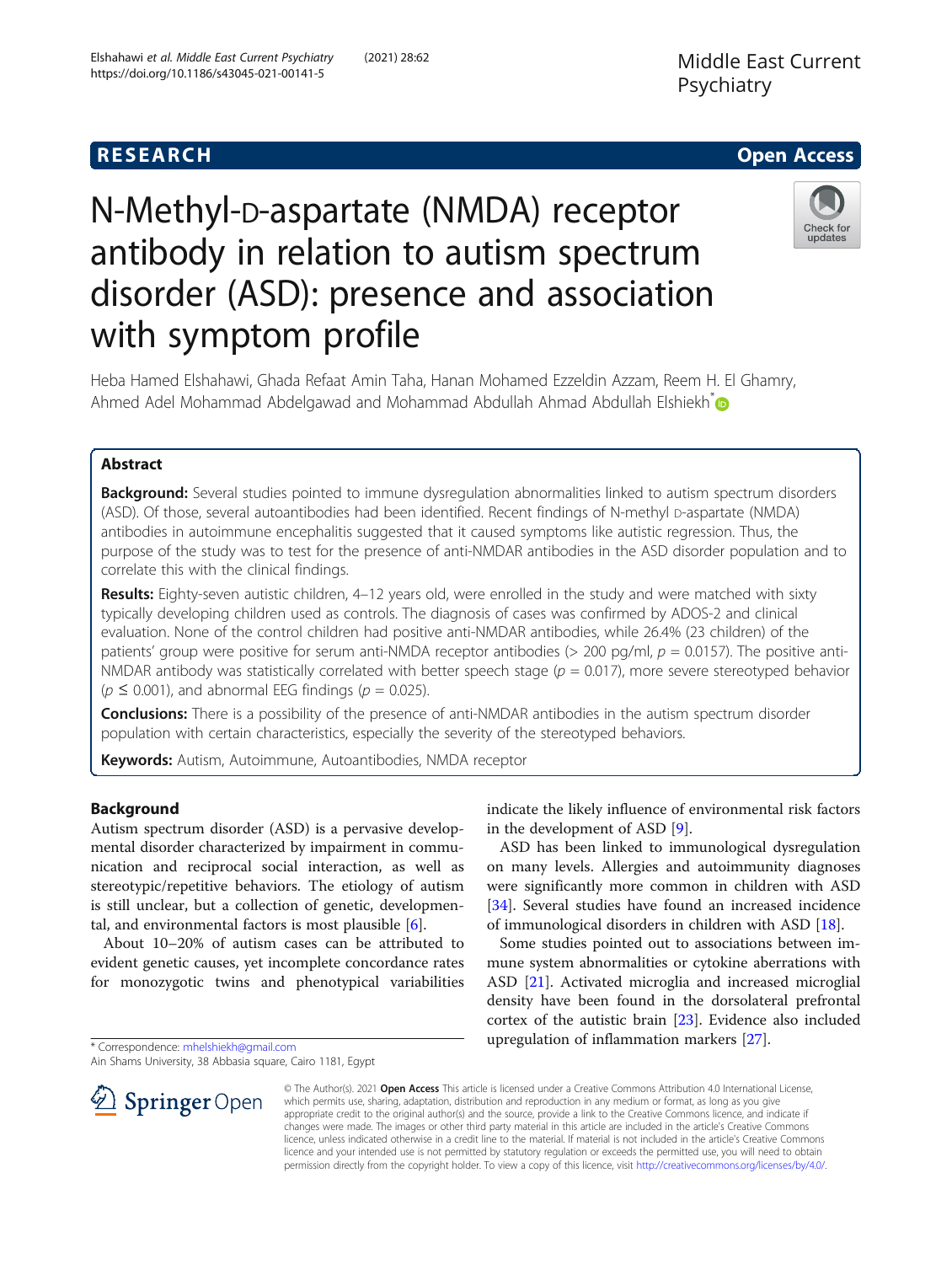anti-nucleosome autoantibodies [[18\]](#page-7-0). Some systemic

autoantibodies were also detected in ASD patients [[22\]](#page-7-0). One of the studied systems in autism is the glutamate neurotransmitter system, particularly the NMDA receptor. It has been suggested that abnormalities in NMDA function lead to autistic-like behaviors in mice, which if corrected early leads to the prevention of autistic-like behaviors [\[8](#page-6-0)]. Furthermore, Anti-NMDA encephalitis has been linked to a picture of autistic regression in a

case report of a toddler [[28](#page-7-0)]. We hypothesize that there is a possibility of the presence of anti-NMDAR antibodies in ASD and could be related to the pathogenesis of ASD. Therefore, the objective of the current study was to test for the presence of anti-NMDAR antibodies in the ASD population and to correlate this with the clinical findings.

### **Methods**

The aim of the study was to search for the possible presence of anti-NMDA receptor antibodies in the autism population and identify its clinical correlates. The study was conducted in Ain Shams University hospitals, Cairo, Egypt, on patients attending child psychiatry clinics in the Okasha Institute of Psychiatry, neuropsychiatry department.

#### Study design

A case-control design testing the presence of anti-NMDAR antibodies in sixty typically developing children and eighty-seven children with autism. Then, an analytical study was carried on data from the eighty-seven children with autism.

#### Patients

A sample size of 100 participants was calculated to achieve 80% power to detect an effect size of 0.3000 using a 2 degrees of freedom chi-square test with a significance level (alpha) of 0.050 (confidence level: 95%) but the study had to be terminated early due to COVID-19 lockdown. Only the first 87 (confidence level: 83%) children with autism were enrolled in the study.

Both genders 4–12 years old, physically healthy, diagnosed clinically according to DSM-5 criteria and Autism Diagnostic Observation Scale (ADOS) to have ASD with stable concomitant biomedical treatments for at least 2 weeks before enrollment were recruited. A reliable caregiver agreeing to give consent to participate in the study was essential for enrollment.

Patients with a comorbid clinical diagnosis of ADHD, tic disorder, and psychotic disorders were ineligible to participate in the study.

#### Controls

Both genders, typically developing children 4–12 years old and physically healthy were enrolled from children or siblings of children seeking medical advice for nonmajor illnesses (e.g., gastroenteritis and middle ear infections) from the pediatric department. Inquiry about developmental milestones was made and only children with adequate development in motor, language, and social milestones were recruited as controls.

#### Ethical considerations

Study aim, objectives, and design were explained to the children's caregivers and written informed consent was signed prior to enrollment in the study. They were also informed that they can withdraw from the study at any time without any negative effect on their relationship with the health care providers. The consent was done in accordance with the ethical guidelines of the ethical committee of the faculty of medicine, Ain Shams University. The code for the ethical approval committee for the study is FMASU M D 366/2018.

#### Tools and procedures

- 1. Clinical data: Patients and controls were described regarding sociodemographic data and history of regression after normal development or not.
- 2. Autism diagnostic observation schedule (ADOS), 2nd edition [[20](#page-7-0)]: It was used to verify the diagnosis of autism. The ADOS contains 5 modules to be used to diagnose patients, they are divided according to the age of the patient and speech stage. Those used in this study were the preverbal/single words module for children 3 years and older and phrase speech for cases.
- 3. Arabic version of Vineland adaptive behavior scale [[10,](#page-6-0) [32\]](#page-7-0): The scores obtained from the 1st 4 subscales (communication, skills of daily living, social skills, and motor skills) were used for cases to obtain the total calibrated score from the scale. Only the first 4 subscales of the scale were used without including the fifth, the non-adaptive behavior, subscale. Another method for data presentation, the age coefficient, was used by the researchers. It is obtained by dividing the equivalent age of the child's adaptive level by the actual chronological age.
- 4. Arabic version of Gilliam Autism Rating Scale  $(GARS)$  [\[1](#page-6-0), [14\]](#page-7-0).: It is used to determine the probability of ASD diagnosis. Although a screening tool, it was useful for symptom domain analysis as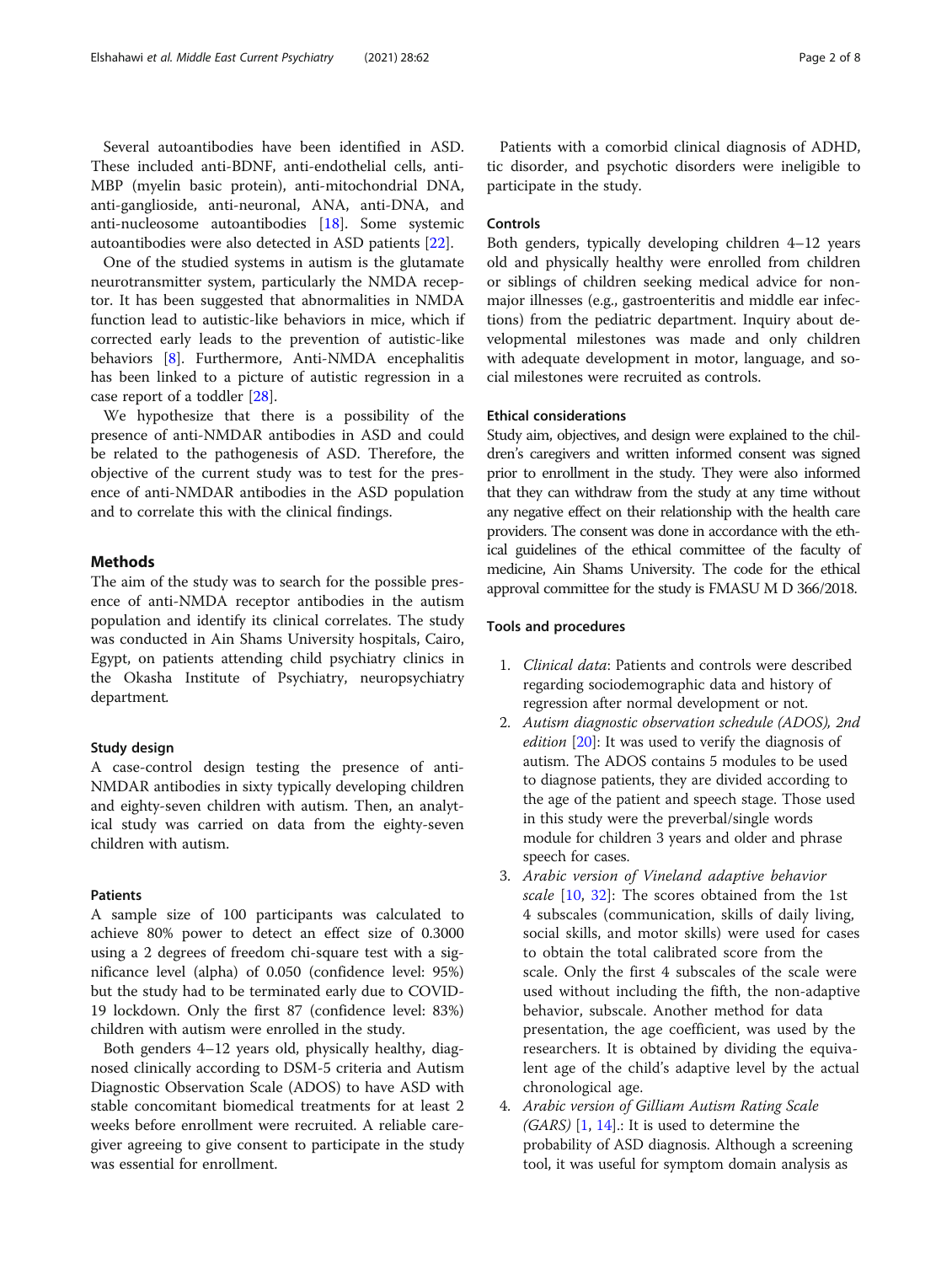it takes mainly stereotyped behaviors and social domain into consideration. It was also used for cases only.

- 5. Stereotype behavior scale for autism spectrum disorders [[2\]](#page-6-0): This scale is an Egyptian scale designed, tested, and calibrated by 2 professors in the faculty of special education, Cairo University. This scale measures the severity and degree of repetition of different types of stereotyped behaviors. This scale divides the stereotyped behaviors into sensory, verbal, motoric, emotional, and routinistic. It was used for cases only and only the severity part of the scale was used.
- 6. Qualitative digital Electro-encephalo gram (EEG): A ()min qualitative digital EEG was done for all patients and interpreted by the researcher. This qualitative EEG was done to assess for possible apparent abnormalities in the EEG as epileptic activity and slowing.
- 7. ELISA kits for the anti-NMDA antibody: This was obtained from Bioassay Technology Laboratory, Cat. NO ED0534Hu. It is used for the qualitative detection of anti-NMDAR ab NR2A subunit in serum, plasma, cell culture supernates, and cell lysates. Serum samples collected from study participants were collected in acid citrate dextrose yellow tubes. They were allowed to clot for 20 min then centrifuged for 2000 RPM for 20 min. Samples were stored at − 30° to preserve them until use. Positive samples were those  $> 200$  pg/ml, negative samples were those < 100 pg/ml and borderline samples were those between 100 and 200 pg/ml).
- 8. Statistical analysis: The collected data was revised, coded, tabulated and introduced to a PC using Statistical package for Social Science (SPSS 25). As regards descriptive statistics: mean, standard deviation  $(\pm SD)$ , and range for parametric numerical data, while median and interquartile range (IQR) for non-parametric numerical data and frequency and percentage of non-numerical data were used. While for Analytical statistics: Student's t-test was used to assess the statistical significance of the difference between two study group means. Mann-Whitney's test (U test) was used to assess the statistical significance of the difference of a nonparametric variable between two study groups. The chi-square test was used to examine the relationship between two qualitative variables. Fisher's exact test was used to examine the relationship between two qualitative variables when the expected count is less than 5 in more than 20% of cells.  $p$ -value: level of significance, was judged as follows:  $p > 0.05$ : nonsignificant (NS).  $p < 0.05$ : significant (S).  $p < 0.01$ : highly significant (HS).

Children suspected to have ASD were referred to the primary investigator for assessment to decide whether to be included in the study. One hundred two patients were referred for possible enrollment in the study over the period from 1/10/2019 to 16/3/2020 (beginning of the lockdown due to the COVID-19 pandemic). Only eighty-seven were diagnosed as having ASD and completed all the study procedures and therefore were the only ones included.

The validity of the autism diagnosis was increased by 3 steps for enrollment. Children were first diagnosed clinically using the DSM-5 criteria by an expert psychiatrist. The second step was to administer the ADOS-2. Finally, children scoring lower scores on communication and social skills subscales on Vineland compared with other subscales were included while others scoring low scores on all Vineland subscales were excluded to minimize the inclusion of cases who were otherwise be diagnosed as having global developmental delay.

#### Results

The study included eighty-seven children with ASD compared to sixty normal healthy controls. The mean age of the patient population in the study was  $80.53$  + $\$ 29.71 months old. This was matched to the mean age of the control group which was  $79.45$  + $\mid$  - 29.95 months old ( $t = 2.944$ ,  $p = 0.568$ ).

The patient group included sixty-nine (79.31%) males and eighteen (29.69%) females matching the control group which included forty-eight (80%) males and twelve (20%) females  $(X^2 = 0.01, p = 0.919)$ .

A test for the anti-NMDAR antibody came back negative for all the control group and was positive in twentythree (26.4%) of the patient group which is a statistically significant difference ( $p = 0.0157$ ). This is further described in Table [1.](#page-3-0)

The patient group of the study had seven children (8%) with a mild level of autism-related symptoms as scored in ADOS-2, forty-three (49.4%) moderate level of autism-related symptoms, and thirty (42.5%) high level of autism-related symptoms as demonstrated in Table [2](#page-3-0).

Sixty-seven children (77%) of the patient group had adequate gross motor development. Fifty-three (60.9%) had adequate fine motor development. All children had delayed language development with sixty-nine (79.3%) having pre-speech or single words language level and eighteen (20.7%) had phrase speech. Fifty-two children (59.8%) reported regression of developmental milestones with mean age 21.5 months old +\− 9 months at which it was noticed with two peaks, between 8–12 months and 20–24 months old.

As regards findings from the stereotyped behavior scale, forty-four children (50.6%) in the patient group had a low degree of stereotyped behavior, thirty-seven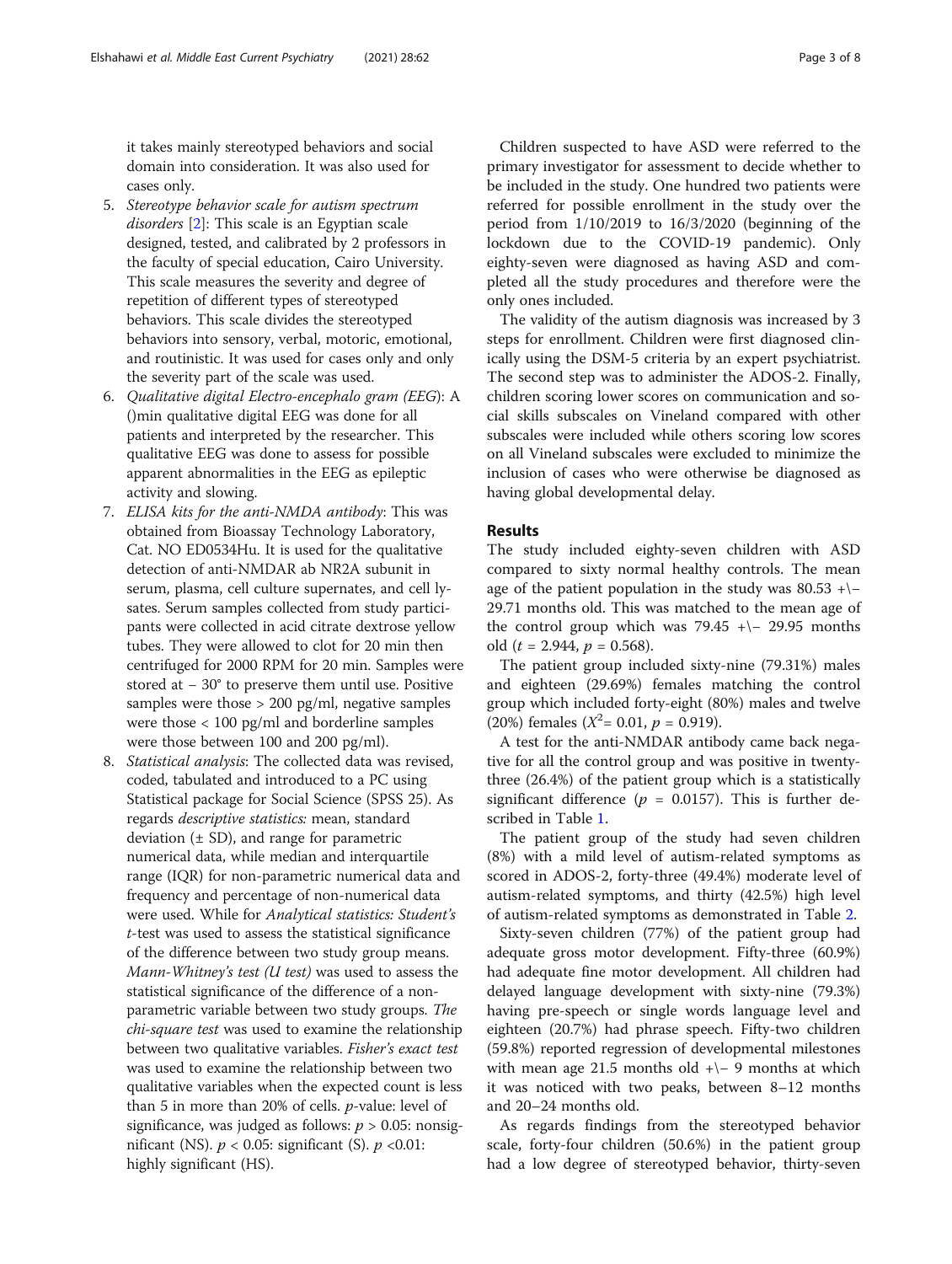| Parameter                   |         | Group              |                   | <b>Test of significance</b> |                 |           |
|-----------------------------|---------|--------------------|-------------------|-----------------------------|-----------------|-----------|
|                             |         | Control $(N = 60)$ | Case $(N = 87)$   |                             |                 |           |
|                             |         | Mean $\pm$ SD      | Mean $\pm$ SD     | Value                       | <i>p</i> -value | Sig.      |
|                             |         | N(%                | N(%               |                             |                 |           |
| Age- months                 |         | $80.53 \pm 29.71$  | $79.45 \pm 29.95$ | $t = 2.944$                 | $0.568^{(T)}$   | <b>NS</b> |
| Gender                      | Male    | 48 (80%)           | 69 (79.31%)       | $X^2 = 0.01$                | $0.919^{(C)}$   | <b>NS</b> |
|                             | Female  | 12 (20%)           | 18 (20.69%)       |                             |                 |           |
| Anti-NMDA receptor antibody | Present | $0(0\%)$           | 23 (26.4%)        |                             | $0.0157^{(C)}$  |           |
|                             | Absent  | 60 (100%)          | 64 (73.6%)        |                             |                 |           |

<span id="page-3-0"></span>Table 1 Sociodemographic data and presence of anti-NMDA receptor antibody in the control and patient groups of the study

SD Standard deviation, N Number, S Significant, NS Not significant, <sup>(T)</sup>Student's t-test of significance (t = Student's t-test value). <sup>(C)</sup>Chi-Square test of significance (X<sup>2</sup> = chi-square test value)

(42.5%) with a below average degree, and six (6.9%) had an average degree of stereotyped behavior.

The probability to diagnose ASD (ASD%) as an endpoint for the Gilliam Autism Rating Scale (GARS) was that the average ASD% was  $68.7$  + $\neg$  27.98%. The mean of the total calibrated score obtained from the Vinland scale was 35.09 +/− 12.32, with a median of 31 (IOR 31– 44) and a range of 19–74. There is an overall tendency towards scores higher than 31 as evidenced by the mean being greater than the median and the IQR lowest range being the same as the median. The average age coefficient was 0.23 +/− 0.13 with a median of 0.18 and a range of 0.08–0.68. There is an overall tendency towards lower scores.

As regards the most affected subscale in Vineland, twenty-nine children had the communication subscale as the most affected subscale in Vinland social adaptive behavior scale, twenty-six had social interaction as the one most affected, and thirty-one had both communication and social subscales as the most affected.

Twenty-nine children had abnormal EEG findings representing 33.3% of the patient group of the study population. As regards the type of abnormality detected, eight children had epileptic discharge while twenty-one had abnormal slowing in the EEG.

As regards anti-N-methyl-D-aspartate (NMDA) receptor antibody (main study variable), twenty-three children tested positive for anti-NMDA receptor antibody (> 200 pg/ml) representing 26.4% of the study population.

The positive anti-NMDA receptor antibody was statistically significantly correlated with adequate gross  $(X^2 =$ 9.33,  $p = 0.002$ ) and fine  $(X^2 = 8.90, p = 0.003)$  motor developmental milestones, better speech stage (in comparison to other autism populations) ( $p = 0.017$ ) as shown in Table 2, more degree of severity in stereotyped behavior scale ( $p \leq 0.001$ ), higher total calibrated score in the Vinland Adaptive Behavior Scale ( $p \leq 0.001$ ), and abnormal EEG findings ( $p = 0.025$ ) especially epileptic discharge ( $p \le 0.001$ ) as shown in Tables [3](#page-4-0) and [4](#page-4-0). The positive anti-NMDA receptor antibody did not have any

| Parameter                              |               | <b>NMDA</b>                             |                                          | <b>Test of significance</b> |                        |             |
|----------------------------------------|---------------|-----------------------------------------|------------------------------------------|-----------------------------|------------------------|-------------|
|                                        |               | <b>Negative</b><br>Mean $\pm$ SD<br>N(% | <b>Positive</b><br>Mean $\pm$ SD<br>N(%) |                             |                        |             |
|                                        |               |                                         |                                          | Value                       | p-<br>value            | Sig.        |
|                                        |               |                                         |                                          |                             |                        |             |
| Gross motor milestones                 | Adequate      | 44 (68.75%)                             | 23 (100%)                                | $X^2 = 9.33$                | $0.002^{(C)}$          | $\varsigma$ |
|                                        | Delayed       | 20 (31.25%)                             | $0(0\%)$                                 |                             |                        |             |
| Fine motor milestones                  | Adequate      | 33 (51.56%)                             | 20 (86.96%)                              | $X^2 = 8.90$                | $0.003^{(C)}$          |             |
|                                        | Delayed       | 31 (48.44%)                             | 3 (13.04%)                               |                             |                        |             |
| Speech stage                           | Preverbal     | 55 (85.94%)                             | 14 (60.87%)                              |                             | $0.017$ <sup>(F)</sup> | ς           |
|                                        | Phrase        | 9 (14.06%)                              | 9 (39.13%)                               |                             |                        |             |
| Regression                             | None reported | 28 (43.75%)                             | 7 (30.43%)                               | $X^2 = 1.248$               | $0.264^{(C)}$          | <b>NS</b>   |
|                                        | Present       | 36 (56.25%)                             | 16 (69.57%)                              |                             |                        |             |
| Age when regression was noticed-months |               | $9(0-24)$                               | $12(0-24)$                               | $U = 677.0$                 | $0.554^{(M)}$          | <b>NS</b>   |

Table 2 Statistical correlation of anti-NMDAR antibody with developmental milestones in the patient group of the study

SD Standard deviation, N Number, S Significant, NS Not significant, <sup>(T)</sup>Student's t-test of significance (t = Student's t-test value). <sup>(C)</sup>Chi-square test of significance (X<sup>2</sup>) = chi-square test value). (F)Monte-Carlo Fisher's exact test of significance. (M)Mann-Whitney's test of significance (U = Mann-Whitney's test value)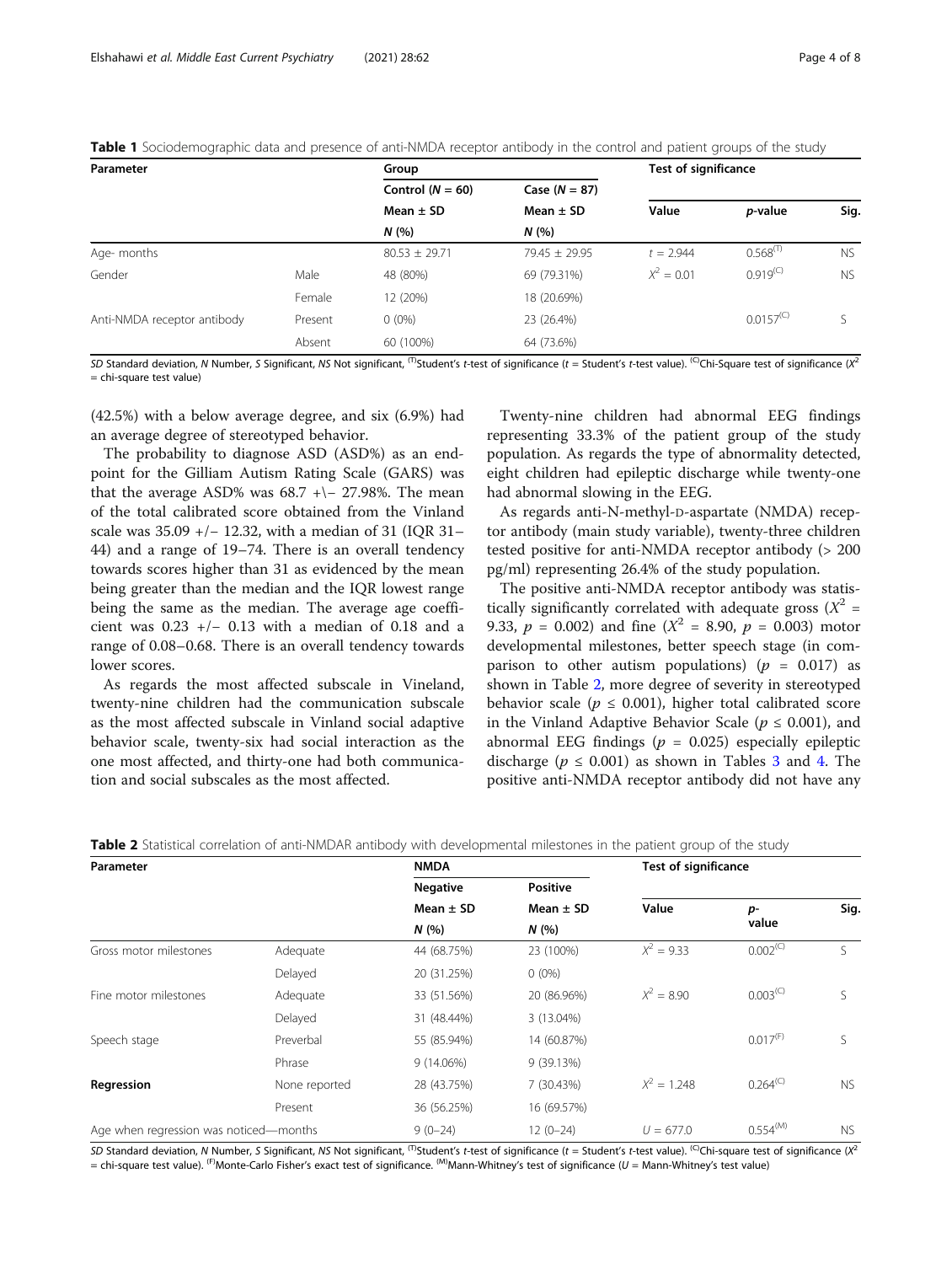<span id="page-4-0"></span>Table 3 Statistical correlation of anti-NMDAR antibody with parameters obtained from clinical rating scales in the patient group of the study

| Parameter                                                 |                        | <b>NMDA</b>         |                   | <b>Test of significance</b> |                        |           |
|-----------------------------------------------------------|------------------------|---------------------|-------------------|-----------------------------|------------------------|-----------|
|                                                           |                        | <b>Negative</b>     | <b>Positive</b>   |                             |                        |           |
|                                                           |                        | Mean $\pm$ SD       | Mean $\pm$ SD     | Value                       | p-value                | Sig.      |
|                                                           |                        | N(%                 | N(%               |                             |                        |           |
| ADOS level of Autism related symptoms                     | Mild                   | 4 (6.25%)           | 3 (13.04%)        | $X^2 = 3.786$               | $0.151^{(C)}$          | NS        |
|                                                           | Moderate               | 29 (45.31%)         | 14 (60.87%)       |                             |                        |           |
|                                                           | <b>High</b>            | 31 (48.44%)         | 6 (26.09%)        |                             |                        |           |
| Probability to diagnose ASD in GARS                       |                        | $87(65 - 89)$       | 35 (19-84)        | $U = 414.5$                 | 0.002 <sup>(M)</sup>   | S.        |
| Stereotyped behavior most affected                        | Sensory                | 30 (46.88%)         | 12 (52.17%)       | $X^2$ = 4.621               | $0.099^{(C)}$          | <b>NS</b> |
|                                                           | Verbal                 | 27 (42.19%)         | 5 (21.74%)        |                             |                        |           |
|                                                           | Motor                  | 7 (10.94%)          | 6(26.09%)         |                             |                        |           |
| Stereotyped behavior degree                               | Low                    | 32 (50%)            | 12 (52.17%)       |                             | < 0.001 <sup>(F)</sup> | S.        |
|                                                           | Below average          | 32 (50%)            | 5 (21.74%)        |                             |                        |           |
|                                                           | Average                | $0(0\%)$            | 6(26.09%)         |                             |                        |           |
| <b>Vineland's</b> domain most affected                    | Communication          | 21 (32.81%)         | 8 (34.78%)        |                             | $0.474^{(F)}$          | <b>NS</b> |
|                                                           | Daily life             | $0(0\%)$            | $0(0\%)$          |                             |                        |           |
|                                                           | Social                 | 19 (29.69%)         | 7 (30.43%)        |                             |                        |           |
|                                                           | Motor                  | $0(0\%)$            | 1(4.35%)          |                             |                        |           |
|                                                           | Communication + Social | 24 (37.5%)          | 7 (30.43%)        |                             |                        |           |
| Total calibrated score of Vinland Adaptive Behavior Scale |                        | $31(26-31)$         | 45 (39-51)        | $U = 247.0$                 | < 0.001 <sup>(M)</sup> | S         |
| Age coefficient                                           |                        | $0.16(0.13 - 0.27)$ | $0.28(0.2 - 0.4)$ | $U = 365.5$                 | < 0.001 <sup>(M)</sup> | S         |

*SD* Standard deviation, N Number, *S* Significant, NS Not significant, <sup>(T)</sup>Student's t-test of significance (t = Student's t-test value). <sup>(C)</sup>Chi-square test of significance (X<sup>2</sup> = chi-square test value). (F)Monte-Carlo Fisher's exact test of significance. (M)Mann-Whitney test of significance (U = Mann-Whitney's test value)

statistically significant correlation with other study variables.

# Discussion

To our knowledge, this is the first study to explore the relation between the presence of anti-NMDA receptor antibodies and ASD in a systematic way. Nearly a quarter of the patients' group (26.4%) had tested positive for anti-NMDA receptor antibodies.

Previous research has shown that about 30–69% of ASD children have neuroinflammation or encephalitis [[19\]](#page-7-0). Specifically, the so-called anti-brain autoantibody may damage fetal or children's brain cells, eventually leading to children falling into an autistic or regressive state [\[7](#page-6-0)]. In the current study, only one-third of the patients proved to have anti-NMDA antibodies, this could be related to the type of sampling and the choice of the antibody to study.

Several autoantibodies have been reported to occur in the ASD population with varying frequency. There were many early studies investigating this possibility. About 58% were found to have anti-myelin basic protein [\[31](#page-7-0)]. Circulating antibodies towards neuronal and glial filament proteins have also been reported in autism [\[30](#page-7-0)].

| <b>Table 4</b> Statistical correlation of anti-NMDAR antibody with EEG findings in the patient group of the study |  |  |  |
|-------------------------------------------------------------------------------------------------------------------|--|--|--|
|-------------------------------------------------------------------------------------------------------------------|--|--|--|

| Parameter      |                     | <b>NMDA</b>                      |                                  | <b>Test of significance</b> |                 |      |
|----------------|---------------------|----------------------------------|----------------------------------|-----------------------------|-----------------|------|
|                |                     | <b>Negative</b><br>Mean $\pm$ SD | <b>Positive</b><br>Mean $\pm$ SD |                             |                 | Sig. |
|                |                     |                                  |                                  | Value                       | <i>p</i> -value |      |
|                |                     | N(%                              | N(%                              |                             |                 |      |
| <b>EEG</b>     | Normal              | 47 (73.44%)                      | 11 (47.83%)                      | 4.994                       | 0.025           |      |
|                | Abnormal            | 17 (26.56%)                      | 12 (52.17%)                      |                             |                 |      |
| Finding of EEG | No                  | 47 (73.44%)                      | 11 (47.83%)                      | 24.515                      | < 0.001         |      |
|                | Epileptic discharge | $0(0\%)$                         | 8 (34.78%)                       |                             |                 |      |
|                | Slowing             | 17 (26.56%)                      | 4 (17.39%)                       |                             |                 |      |

SD Standard deviation, N Number, S Significant, NS Not significant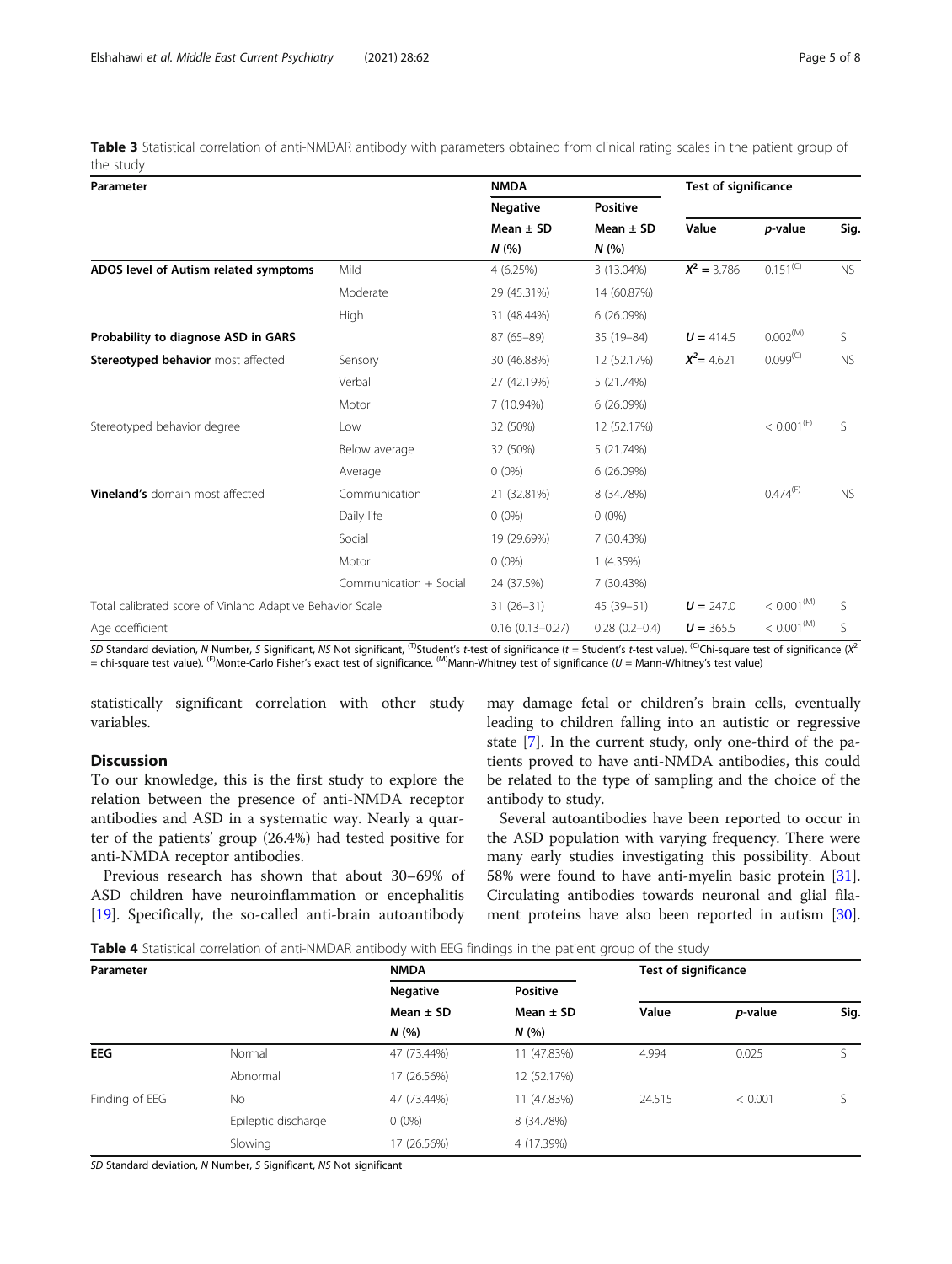Also, circulating antibodies against the caudate nucleus were found in sera of 49% of 68 autistic children [\[29\]](#page-7-0).

Frye et al. [\[13](#page-7-0)], found that 75.3% of their studied ASD population have folate receptor autoantibodies. 62.5% of a studied ASD population had positive serum antineuronal antibodies and 74% tested positive for antiganglioside antibodies and both were correlated with more severe symptoms of autism [\[24](#page-7-0), [25](#page-7-0)].

There were also reports of maternal anti-brain antibodies in mothers of autistic children [[35\]](#page-7-0). It also has been reported that 25% of autistic children may have elevated anti-nuclear antibodies [\[26](#page-7-0)]. Increased serum anti endothelial cell antibody levels were observed in 63% of autistic children [[4\]](#page-6-0). The rates reported in the current study (26.4%) are close to the lower range of other reported autoantibodies. This may be explained by the different courses that an anti-NMDA antibody pathology may take whether an acute and totally regressive course or a subacute and lesser regressive course than other antibodies.

A suggested further research in this area is to investigate the co-occurrence of these antibodies in the same population which may shed some light on the interaction between these autoantibodies and their combined effect.

The current study found that, adequate gross and fine motor development were correlated with positive anti-NMDA receptor antibodies. This may suggest that the anti-NMDA receptor antibody (if proven as a possible etiology to a subset of autism disorder) causes a milder type of brain affection in autism, or possibly due to partial recovery from anti-NMDAR encephalitis as a natural course of the illness [\[17](#page-7-0)].

Previous research demonstrated that the degree of motor development predicted the subsequent development of language in children with autism [\[5](#page-6-0)]. Toe walking and age when first sitting predicted the severity of stereotyped behavior [\[33](#page-7-0)]. Both severity of stereotyped behaviors and better degree of language development had a statistically significant correlation with the positive anti-NMDA receptor antibody as shown in Table [3](#page-4-0).

Better speech stage compared to the rest of the autism population (phrase speech rather than preverbal/single word) was correlated with having positive anti-NMDA receptor antibodies. Furthermore, the positive anti-NMDAR antibody was correlated with a more calibrated score and age coefficient on the Vineland adaptive behavior scale. The current finding contrasts with previous research that demonstrated persistent cognitive impairment of patients with NMDA encephalitis [[12](#page-7-0)]. This could be related to the severity of the encephalitis, as none of the parents reported flu-like symptoms at the onset of disease, and different age and presentation of the current sample.

The basal ganglia have been linked to involuntary movements and stereotyped behaviors [[11\]](#page-6-0). Also, several antigens as targets to autoantibodies have been linked to various basal ganglia pathology and its resulting disorders including DPPX: dipeptidyl-peptidase-like protein-

6, GFAP: glial fibrillary acidic protein, mGluR1: metabotropic glutamate receptor 1, and NMDAR: N-methyl-Daspartate receptors  $[16]$  $[16]$ . This may explain how the anti-NMDAR antibody is correlated with the severity of stereotyped behavior due to its action on the basal ganglia.

The kits used are directed towards the NR2A subunit of the NMDA receptor. NR2A and NR2B mRNAs are prominent in CA1 and CA3 pyramidal cells. NR2A is predominant in corticolimbic regions and is expressed mainly post-natal [\[3](#page-6-0)]. This may point out that the area in question may be the prefrontal cortex or part of the limbic system such as the anterior cingulate cortex.

From the integration of these data, we can conclude that the anti-NMDAR antibody affects the severity of, and is correlated to, stereotyped behaviors more than social interaction, and both more than the language domain in autism.

Positive anti-NMDAR was correlated with abnormal EEG findings, particularly with epileptic discharge rather than slowing. This agrees with the general notion that the NMDAR pathology is correlated with abnormal EEG findings [\[15](#page-7-0)], though EEG patterns of the delta brush were more commonly reported in this study than the epileptic discharge.

One of the important parameters that did not have a significant correlation with the presence of the anti-NMDA receptor antibody was the occurrence of regression in developmental milestones. This contrasts with what was initially hypothesized. This may point to the need for detection of anti-NMDAR antibodies earlier, e.g., in mothers or in amniotic fluid as previously suggested for other antibodies by [\[35\]](#page-7-0). The antibody may have been present from birth while exerting its effects at different stages or periods of brain development. Also, including a larger sample considering the acknowledged ratio between regression and non-regression groups of autism may enhance the statistical significance measurement of anti-NMDAR in autism. Moreover, recall bias cannot be excluded due to the cross-sectional stage sampling of the current study.

In comparing the clinical profile of the studies' anti-NMDA receptor antibody with other autoantibodies, [[13\]](#page-7-0) did not find a correlation of folate receptor autoantibodies with developmental profile, occurrence of regression, type of regression, or EEG changes. Other studies correlated the presence of autoantibodies with more severity of ASD symptoms such as [[13,](#page-7-0) [24\]](#page-7-0). This may seem to contradict the finding of this study where the positive antibody group had a better language level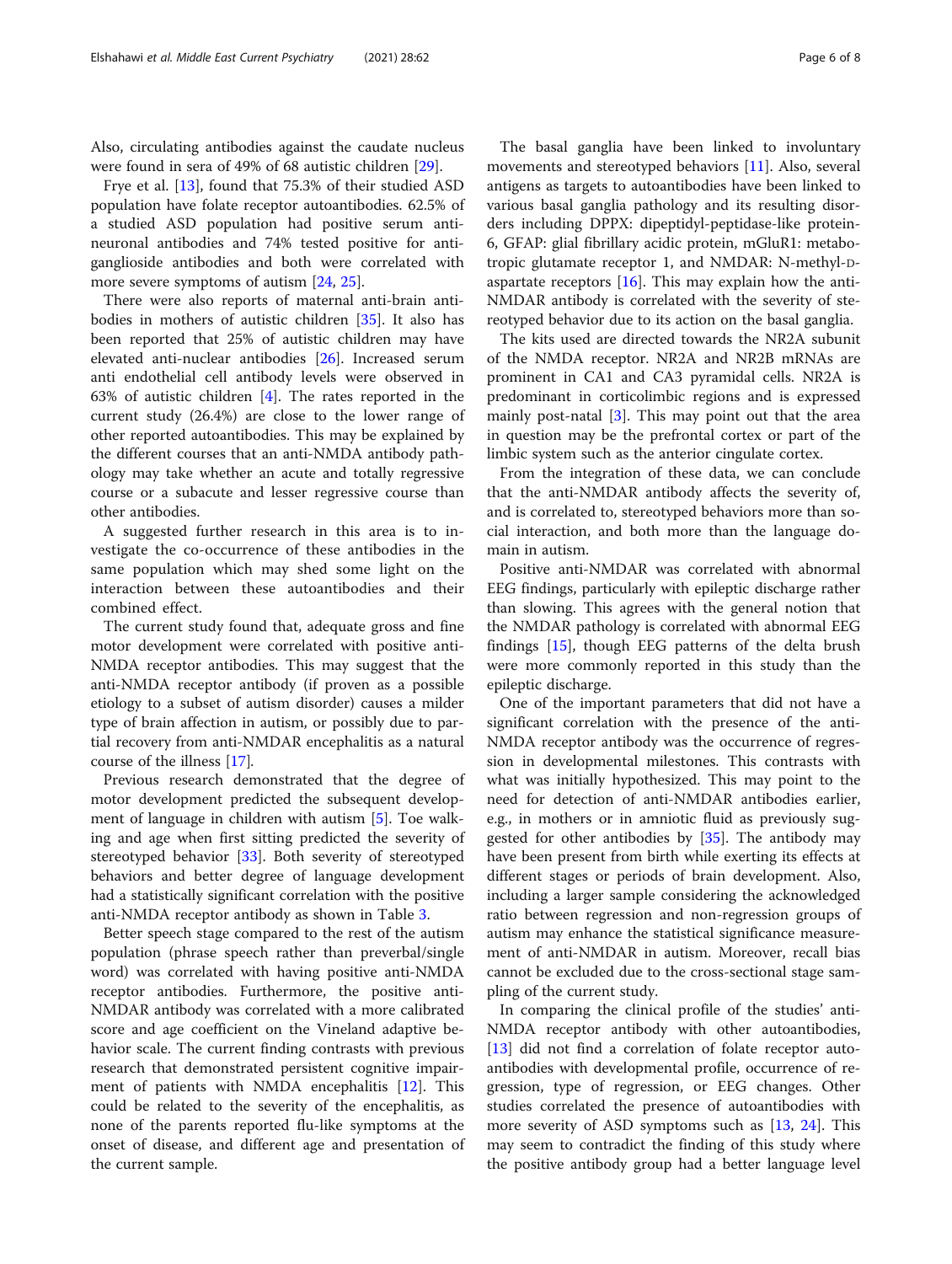<span id="page-6-0"></span>than the negative group. However, this may be explained by the notion that the effect of the anti-NMDA receptor antibody is related to its effects on the developing brain rather than a "quantitative" autoimmune pathology. Also, the more specific brain regions that this antibody acts upon as mentioned above that the receptor in question is concentrated more in certain brain regions.

Limitations of this study include a relatively small sample size which was due to premature termination of the study due to the COVID-19 pandemic. Also, the use of ELISA kits for the detection of NMDAR ab instead of the cell-based assay is due to higher expenses of the cellbased assay. The use of qualitative kits for anti-NMDA receptor antibodies was also a limitation, as a quantitative analysis would have provided better correlations with severity and other parameters. Other inflammatory markers in blood which could have been done, such as ESR (erythrocyte sedimentation rate), ANA (anti-nuclear antibody), and cytokine panel, again was not done due to expenses.

Future research in relation to this study may include functional brain imaging in correlation to the population with positive anti-NMDAR antibodies and prospective studies monitoring the severity of symptoms of the autism disorder with the level of anti-NMDAR antibody. Also, research targeting the presence of anti-NMDAR antibodies in sera of mothers with children with autism and research targeting the effect of immunological therapies such as steroids, IVIG, and plasmapharesis in children with autism testing positive for anti-NMDAR antibodies.

#### Conclusions

There is a possibility of the presence of anti-NMDAR antibodies in the autism spectrum disorder population with certain characteristics, especially the stereotyped behaviors. This may enhance the trial of new treatment modalities targeting the immune system in at least 30% of the cases.

#### Abbreviations

ADHD: Attention-deficit and hyperactivity disorder; ADOS-2: Autism diagnostic observation schedule-2nd edition; ANA: Anti-nuclear antibody; ASD: Autism spectrum disorder; BDNF: Brain-derived neurotrophic factor; COVID: Coronavirus disease-19; DNA: Deoxyribonucleic acid; DSM-5: Diagnostic and Statistical Manual, 5th edition; EEG: Electroencephalogram; ELISA: Enzyme-linked immunosorbent assay; ESR: Erythrocyte sedimentation rate; GARS: Gilliam Autism Rating Scale; HS: Highly significant; IQR: Interquartile range; MBP: Myelin basic protein; NMDA: N-Methyl-Daspartate; NMDAR: N-Methyl-D-aspartate receptor; NS: Nonsignificant; PC: Personal computer; Pg: Picogram; RPM: Rotation per minute; S: Significant; SD: Standard deviation; SPSS: Statistical Package for Social Science

#### Acknowledgements

Not applicable.

#### Authors' contributions

HE and GT were responsible for final manuscript revision. HA and RH were responsible for results verification and calculation. AA and ME were responsible for patient enrollment and data collection. All authors have read the final manuscript and approved its submission for publication.

#### Availability of data and materials

The datasets used and/or analyzed during the current study are available from the corresponding author on reasonable request.

#### Declarations

#### Ethics approval and consent to participate

The study aim, objectives, and design were explained to the children's caregivers and written informed consent was signed prior to enrollment in the study. They were also informed that they can withdraw from the study at any time without any negative effect on their relationship with the health care providers. The consent was done in accordance with the ethical guidelines of the ethical committee of the faculty of medicine, Ain Shams University. The code for the ethical approval committee for the study is FMASU M D 366/2018.

#### Consent for publication

Not applicable.

#### Competing interests

The authors declare that they have no competing interests.

#### Received: 5 September 2021 Accepted: 12 September 2021 Published online: 01 November 2021

#### References

- 1. Abdelrahman ME, Hasan MK (2004) Gilliam Autism Rating Scale Arabic version. Dar El-Sahab press, Cairo
- 2. Alakraa A, Elhabashy M (2017) Stereotyped behavior scale for children with autism spectrum disorder. Anglo Egyptian publisher, Cairo
- 3. Alsaad HA, DeKorver NW, Mao Z, Dravid SM, Arikkath J, Monaghan DT (2019) In the telencephalon, GluN2C NMDA receptor subunit mRNA is predominately expressed in glial cells and GluN2D mRNA in interneurons. Neurochem Res 44(1):61–77. <https://doi.org/10.1007/s11064-018-2526-7>
- 4. Bashir S, Al-Ayadhi L (2015) Endothelial antibody levels in the sera of children with autism spectrum disorders. J Chinese Med Assoc 78(7):414– 417. <https://doi.org/10.1016/j.jcma.2015.01.008>
- 5. Bedford R, Pickles A, Lord C (2016) Early gross motor skills predict the subsequent development of language in children with autism spectrum disorder. Autism Res 9(9):993–1001. <https://doi.org/10.1002/aur.1587>
- 6. Belmonte MK, Cook EH, Anderson GM, Rubenstein JL, Greenough WT, Beckel-Mitchener A et al (2004) Autism as a disorder of neural information processing: directions for research and targets for therapy. Mol Psychiatry 9(7):646–663. <https://doi.org/10.1038/sj.mp.4001499>
- 7. Brimberg L, Sadiq A, Gregersen PK, Diamond B (2013) Brain-reactive IgG correlates with autoimmunity in mothers of a child with an autism spectrum disorder. Mol Psychiatry 18(11):1171–1177. [https://doi.org/10.1038/](https://doi.org/10.1038/mp.2013.101) [mp.2013.101](https://doi.org/10.1038/mp.2013.101)
- 8. Chung C, Ha S, Kang H, Lee J, Um SM, Yan H, Yoo YE, Yoo T, Jung H, Lee D, Lee E, Lee S, Kim J, Kim R, Kwon Y, Kim W, Kim H, Duffney L, Kim D, Mah W, Won H, Mo S, Kim JY, Lim CS, Kaang BK, Boeckers TM, Chung Y, Kim H, Jiang YH, Kim E (2019) Early correction of N-methyl-D-aspartate receptor function improves autistic-like social behaviors in adult Shank2−/− mice. Biol Psychiatry 85(7):534–543. <https://doi.org/10.1016/j.biopsych.2018.09.025>
- 9. Colvert E, Tick B, McEwen F, Stewart C, Curran SR, Woodhouse E, Gillan N, Hallett V, Lietz S, Garnett T, Ronald A, Plomin R, Rijsdijk F, Happé F, Bolton P (2015) Heritability of autism spectrum disorder in a UK population-based twin sample. JAMA Psychiatry 72(5):415–423. [https://doi.org/10.1001/jama](https://doi.org/10.1001/jamapsychiatry.2014.3028) [psychiatry.2014.3028](https://doi.org/10.1001/jamapsychiatry.2014.3028)
- 10. Elwan F, Youssef F (1997) Arabic version of Vineland Adaptive Behavior Scales in Egyptian population. Angloegyptian publishing, Cairo
- 11. Estes A, Shaw DW, Sparks BF, Friedman S, Giedd JN, Dawson G et al (2011) Basal ganglia morphometry and repetitive behavior in young children with autism spectrum disorder. Autism Res 4(3):212–220. [https://doi.org/10.1](https://doi.org/10.1002/aur.193) [002/aur.193](https://doi.org/10.1002/aur.193)